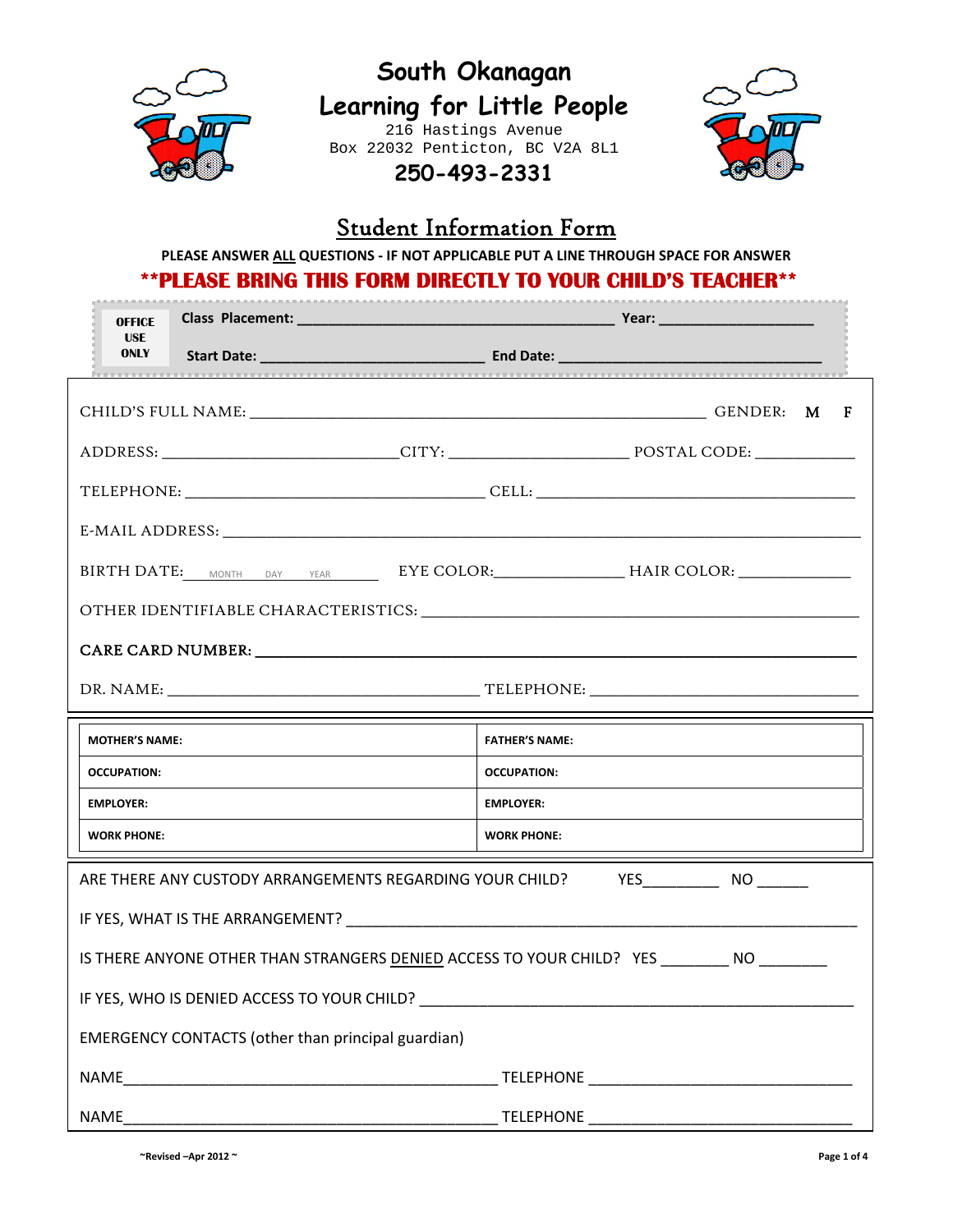|                                                                                                                                                                                                                                  | <b>HEALTH HISTORY</b> |    |                   |  |    |   |             |   |   |
|----------------------------------------------------------------------------------------------------------------------------------------------------------------------------------------------------------------------------------|-----------------------|----|-------------------|--|----|---|-------------|---|---|
| IMMUNIZATION HISTORY (please provide photocopy of Record of Immunizations – if applicable)                                                                                                                                       |                       |    |                   |  |    |   |             |   |   |
| I CHOOSE NOT TO HAVE MY CHILD IMMUNIZED X<br>PRINCIPAL GUARDIAN SIGNATURE                                                                                                                                                        |                       |    |                   |  |    |   |             |   |   |
| IS YOUR CHILD PRONE TO: (please circle Y or N)                                                                                                                                                                                   |                       |    |                   |  |    |   |             |   |   |
| <b>COLDS</b>                                                                                                                                                                                                                     | Y                     | N  | <b>BRONCHITIS</b> |  | Y  | N | SORE THROAT | Y | N |
| URINARY TRACT INFECTIONS                                                                                                                                                                                                         | Y.                    | N. | <b>HAY FEVER</b>  |  | Y. | N | NOSE BLEEDS | Y | N |
| Y<br>Y<br>Y<br><b>EAR INFECTIONS</b><br>N.<br>SKIN CONDITIONS (RASH)<br>$N$  <br><b>CONVULSIONS</b><br>N                                                                                                                         |                       |    |                   |  |    |   |             |   |   |
|                                                                                                                                                                                                                                  |                       |    |                   |  |    |   |             |   |   |
|                                                                                                                                                                                                                                  |                       |    |                   |  |    |   |             |   |   |
|                                                                                                                                                                                                                                  |                       |    |                   |  |    |   |             |   |   |
|                                                                                                                                                                                                                                  |                       |    |                   |  |    |   |             |   |   |
| DO YOU HAVE ANY CONCERNS REGARDING YOUR CHILD'S OVERALL GROWTH & DEVELOPMENT? (For Example:<br>Social, Physical, Cognitive, Emotional) Yes______ No________                                                                      |                       |    |                   |  |    |   |             |   |   |
|                                                                                                                                                                                                                                  |                       |    |                   |  |    |   |             |   |   |
| HAS YOUR CHILD HAD PREVIOUS INVOLVEMENT WITH PROFESSIONAL SERVICES SUCH AS: SPEECH & LANGUAGE,<br>OCCUPATIONAL OR PHYSICAL THERAPIST, BEHAVIOURAL CONSULTANT, ETC. Yes ________ No                                               |                       |    |                   |  |    |   |             |   |   |
| IS THERE A SPECIAL DIET?<br>Special instructions regarding: Food likes / dislikes, security items, fears, religious or cultural observances                                                                                      |                       |    |                   |  |    |   |             |   |   |
| CHILD'S CONFIDENTIAL REPORT<br>The following information will help the teachers to become better acquainted with your child,<br>to answer his/her questions with some understanding, and to understand certain behaviour habits. |                       |    |                   |  |    |   |             |   |   |
|                                                                                                                                                                                                                                  |                       |    |                   |  |    |   |             |   |   |
| NAME BY WHICH YOU WISH CHILD TO BE CALLED: NAME AND TO A RESERVE THE RESERVE TO A RESERVE THE RESERVE TO A RES                                                                                                                   |                       |    |                   |  |    |   |             |   |   |
|                                                                                                                                                                                                                                  |                       |    |                   |  |    |   |             |   |   |
|                                                                                                                                                                                                                                  |                       |    |                   |  |    |   |             |   |   |
|                                                                                                                                                                                                                                  |                       |    |                   |  |    |   |             |   |   |
|                                                                                                                                                                                                                                  |                       |    |                   |  |    |   |             |   |   |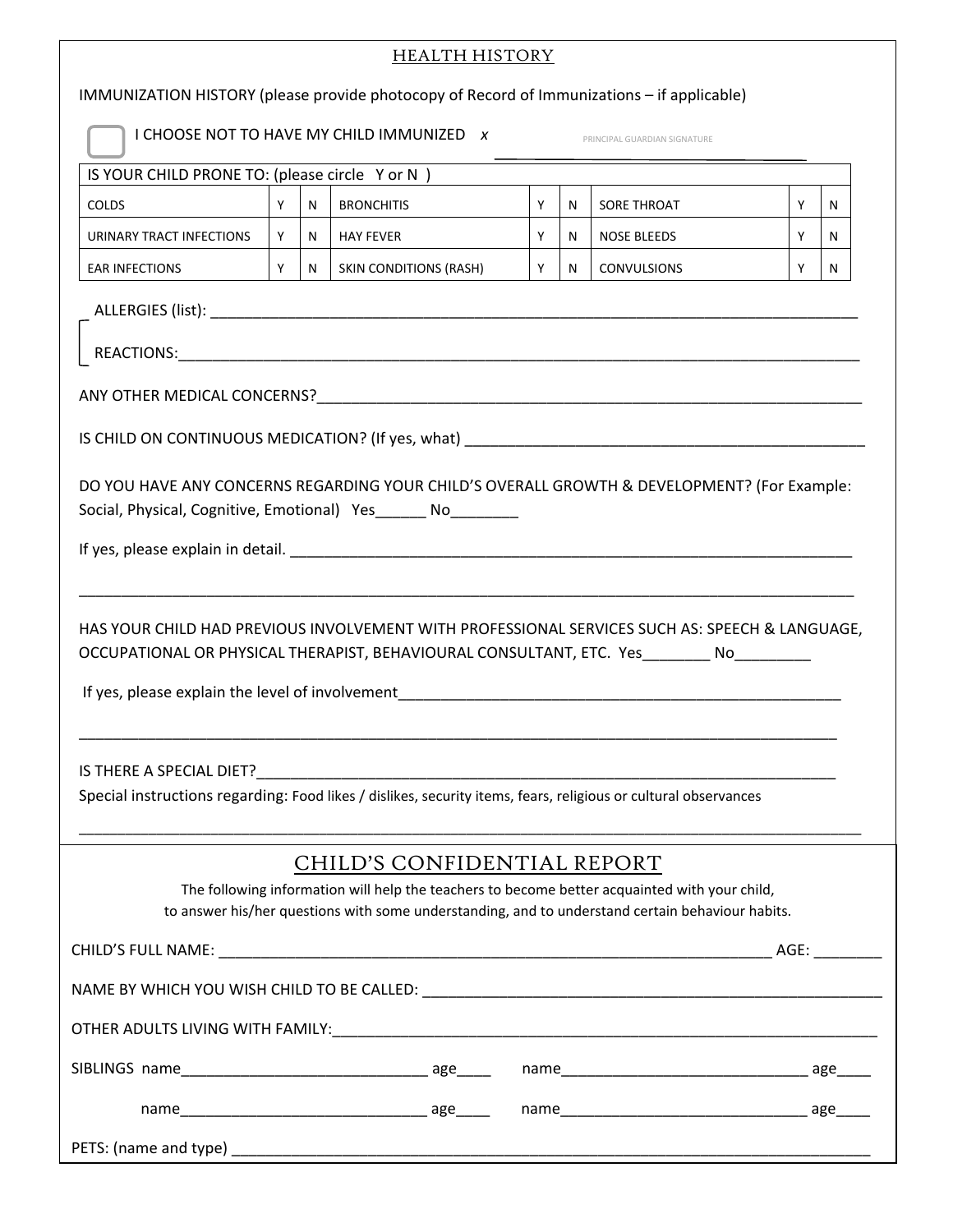| CHILD'S CONFIDENTIAL REPORT CONT                                                                           |
|------------------------------------------------------------------------------------------------------------|
| OPTIONAL: SELF-IDENTIFIED ABORIGINAL (FIRST NATIONS, METIS OR INUIT) Yes______ No________                  |
|                                                                                                            |
|                                                                                                            |
|                                                                                                            |
|                                                                                                            |
| BEHAVIOR HABITS (nail biting, thumb sucking, tantrums, stuttering, biting, wandering etc) ________________ |
|                                                                                                            |
|                                                                                                            |
|                                                                                                            |
|                                                                                                            |
|                                                                                                            |
| ANY FURTHER INFORMATION THAT WILL HELP US TO UNDERSTAND YOUR CHILD'S NEEDS AND INTERESTS:                  |
|                                                                                                            |
| WHAT DO YOU HOPE YOUR CHILD WILL GAIN FROM THEIR PRESCHOOL EXPERIENCE? ____________________________        |
|                                                                                                            |
|                                                                                                            |
|                                                                                                            |
|                                                                                                            |